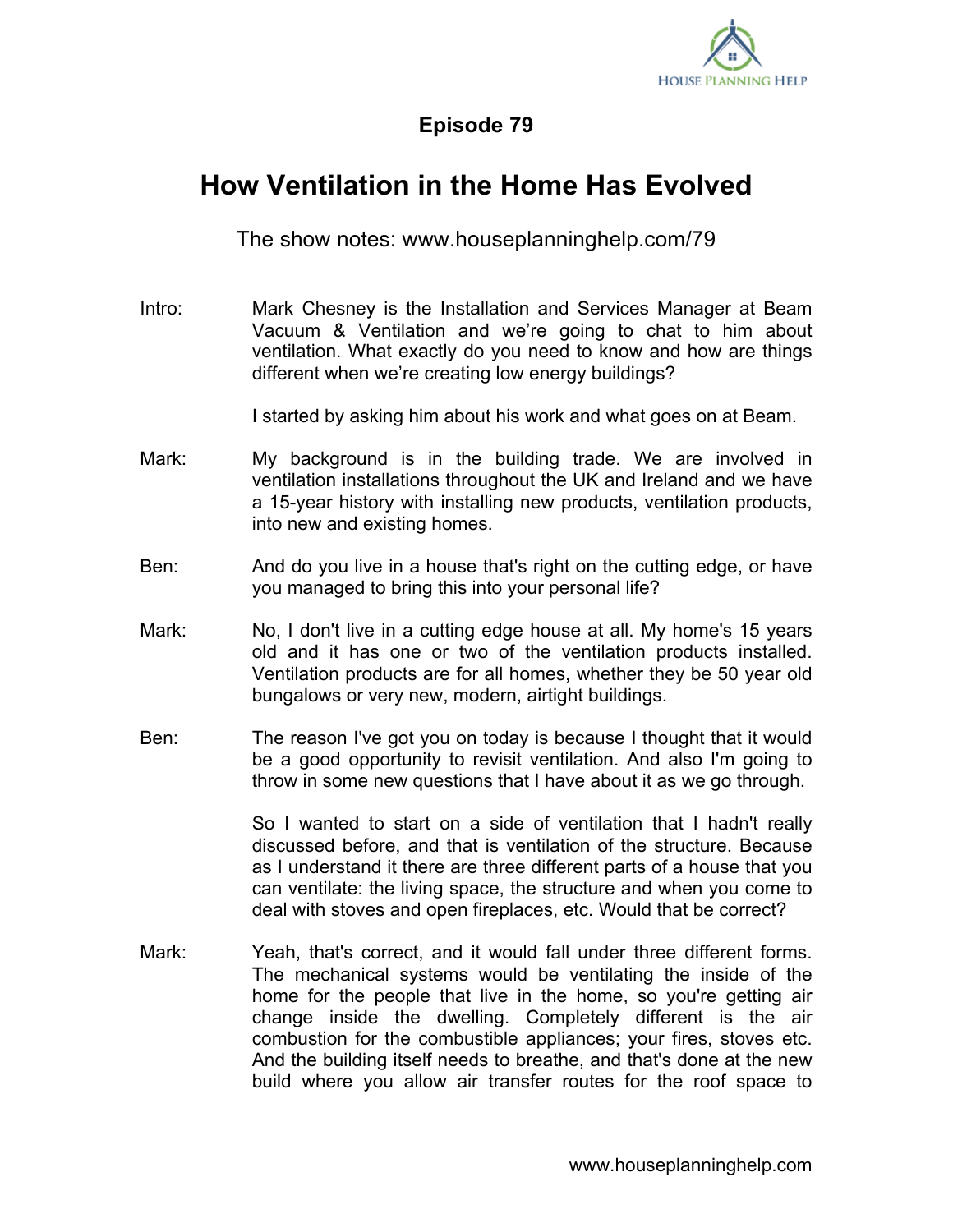

breathe, and the building itself to breathe, especially with timber frame products.

- Ben: So how would you do that, with an air brick?
- Mark: Well for instance, for the roof space you would have an air transfer route beneath the roof itself. You would have air gaps in the cavity walls and generally just allows the building itself to breathe in and breathe out.
- Ben: And is it doing this just by blowing the air around effectively?
- Mark: Yes, well in the construction phase the air transfer routes would allow the building itself to breathe naturally so that there is no mechanical form of ventilating the actual structure.
- Ben: And presumably that has been historically the case as well, that whole buildings would work that same way?
- Mark: Yes, that was the traditional way buildings were designed and built. In the past there was no need for mechanical systems to provide fresh air into the internal dwelling or extraction away from it because there was so much natural leakage within the actual timber frame of the house or the block construction. It's only as houses have become more airtight, better insulated, that the need for mechanical extraction and mechanical supply of air to the home for the people within the house to breathe more easy and allow for better air change.
- Ben: And why have we gone down that route, increasing insulation and airtightness, for someone that this might be a new idea to?
- Mark: Well if you consider houses from the 1970s and 80s and before that, the airtightness levels were very poor. Natural leakage was great and the opening of windows was normal to ventilate the house for the people living in it. As houses have become more airtight in the late 90s and since the turn of the century, it's all down to the cost of heating the homes. Considering that heating the home has become 5 times, 6 times dearer than it was 15/20 years ago.
- Ben: And it's having that level of control, so looking at the different ways that we could approach this, I'm assuming that mechanical ventilation with heat recovery is the ultimate, but perhaps we could work through some of the others that I've seen. Particularly recently I saw a house that was being retrofitted that had trickle vents put in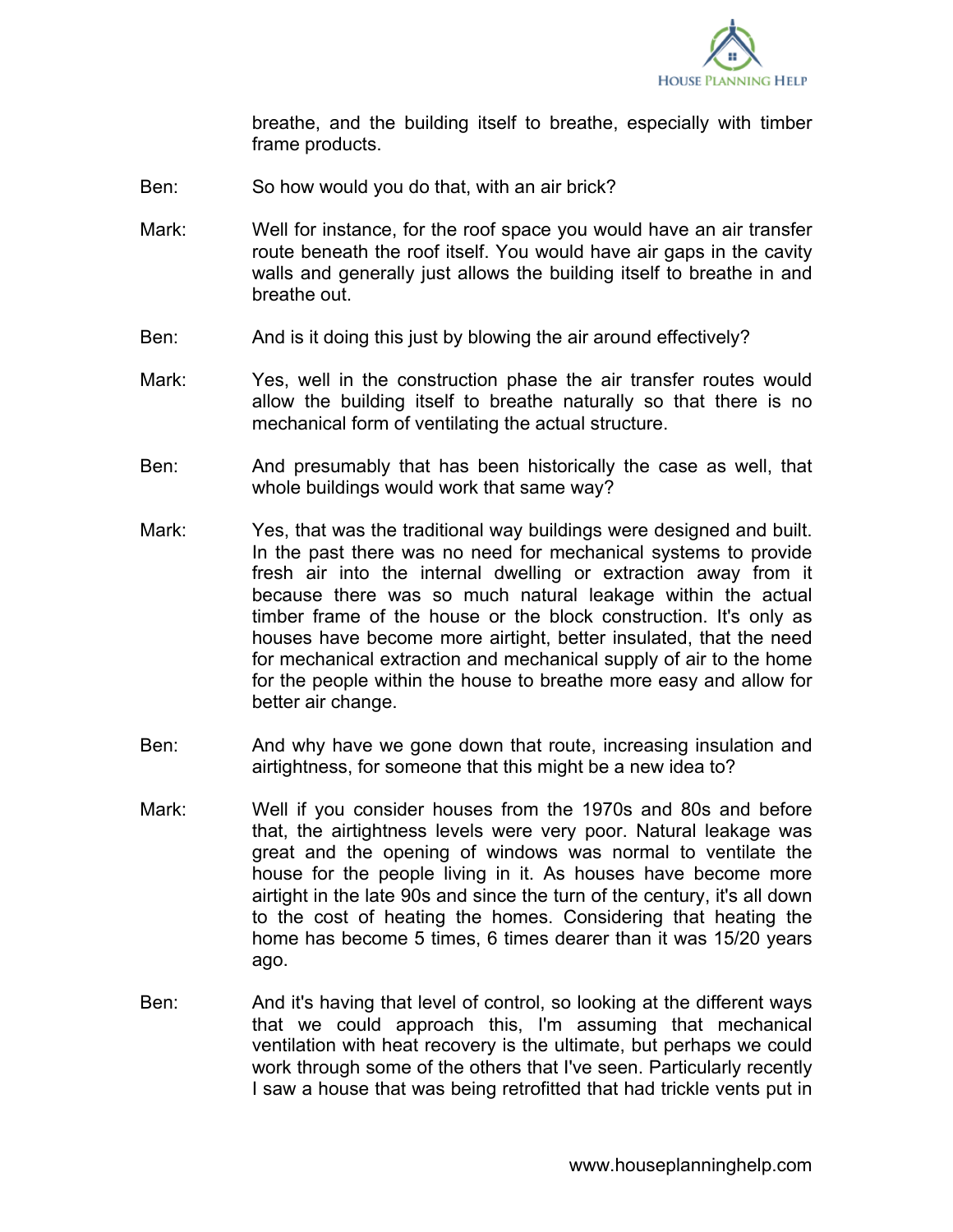

and was using extract fans. So what are the advantages and disadvantages of going down that route?

- Mark: The cheapest way to ventilate a home is via natural leakage and openable windows. That doesn't cost anything to put in place, but you've no control over the cold ingress from outside or the heat loss to the outside. Thus the heat in the home is lost a lot quicker and you've no control over the amount of air transfer that you get.
- Ben: And I'm assuming that there was a stage when we didn't even think about ventilation, and then perhaps we did think about ventilation, but it was this natural ventilation even though we weren't still controlling it very well?
- Mark: Yes, that's correct. On the stepping stone to ventilation and I suppose that the top step would be MVHR (Mechanical Ventilation with Heat Recovery). The stepping stone from natural ventilation with openable windows through to trickle vents and independent extract fans which has become the norm from the late 80s and early 90s. More modern types of ventilation have been mechanical extract systems, positive input systems and ultimately MVHR systems (Mechanical Ventilation with Heat Recovery) which are used and recognised to be an essential part of an airtight, well insulated home.
- Ben: Because it's quite a blurry line isn't it, as to when you might use mechanical ventilation in terms of, obviously if you're very airtight it makes total sense, but if we start to go up to where it might be 3 air changes per hour or perhaps 4, do you still use extract fans at that level for comfort purposes even though it might be using more energy to run these fans?
- Mark: Well that's an important question. When you're talking about 3 to 4 air changes an hour, that's for intermittent extract fans which are only run for 15 to 20 minutes giving you a higher change rate in a small space for a small amount of time. For instance, if you were to ventilate a home, a domestic home, with 4 air changes an hour you would struggle greatly to keep heat within that home. With a new build, whether it be timber frame or block built home or equivalent, the recognised air change rate would be something just slightly less than half an air change per hour. A Passivhaus for instance is even less. It's down to 0.3 air changes per hour. This is confused sometimes with the air permeability rate which is the designed air permeability rate for the fabric of the building which is  $0.6m<sup>2</sup>$  per  $m<sup>3</sup>$ per hour.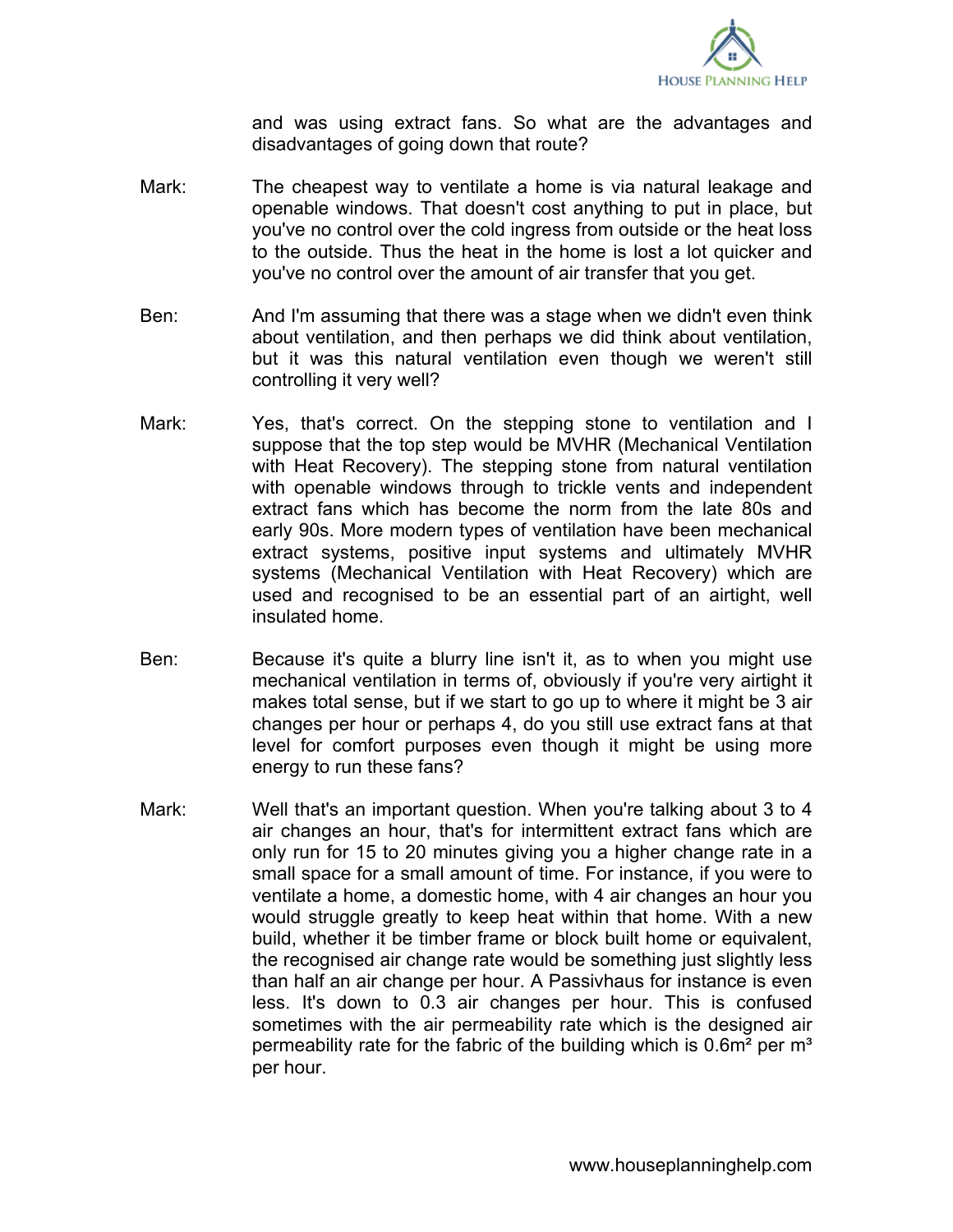

- Ben: It does get technical doesn't it when we start having all these numbers flying around!
- Mark: It does but if you can set up a new home to have one air change every two hours in the domestic situation and you heat the home, you will limit and reduce, or eliminate, the amount of condensation, eliminate mould and provide a fresh filtered indoor air climate.
- Ben: So that's always what we're aiming to do. It's really down to health issues?
- Mark: Primarily. Ventilation systems, no matter what form, are there to provide fresh, filtered, changed air into the dwelling and for the people living within the home.
- Ben: So are there choices in terms of filtering that air as well or do all products filter the air?
- Mark: Most products will filter the air to some degree. There is obviously different levels and different levels of filtration available. Mechanical heat recovery ventilation systems should and mostly would have a filtration level of at least F4 and potentially F7, which is a pollen rated filter. But F4 would be the industry norm.
- Ben: And what else might you have in that system? Is it just filtering the air, drawing in the fresh air from the outside? Are there any other considerations?
- Mark: Well the considerations are the amount of people living within the home, the airtightness of the dwelling and also is the dwelling well enough insulated that it deems an MVHR system? Is it a suitable product for that home? Sometimes less airtight homes, older homes with a retrofit which can't achieve a great level of airtightness, some of the simpler products, the MEV systems or the PAV systems would be an approved alternative to a complete MVHR system.
- Ben: Another aspect that I wanted to talk about which may just be on the border of this discussion, but we've mentioned ventilation, if we're talking about a very airtight home and you're looking at heating or cooling that air, it's often in a Passivhaus for example something that you wouldn't necessarily do, you'd hope that the structure of the house would mean that you wouldn't have to heat or cool the air, but if you do, what would your options be there?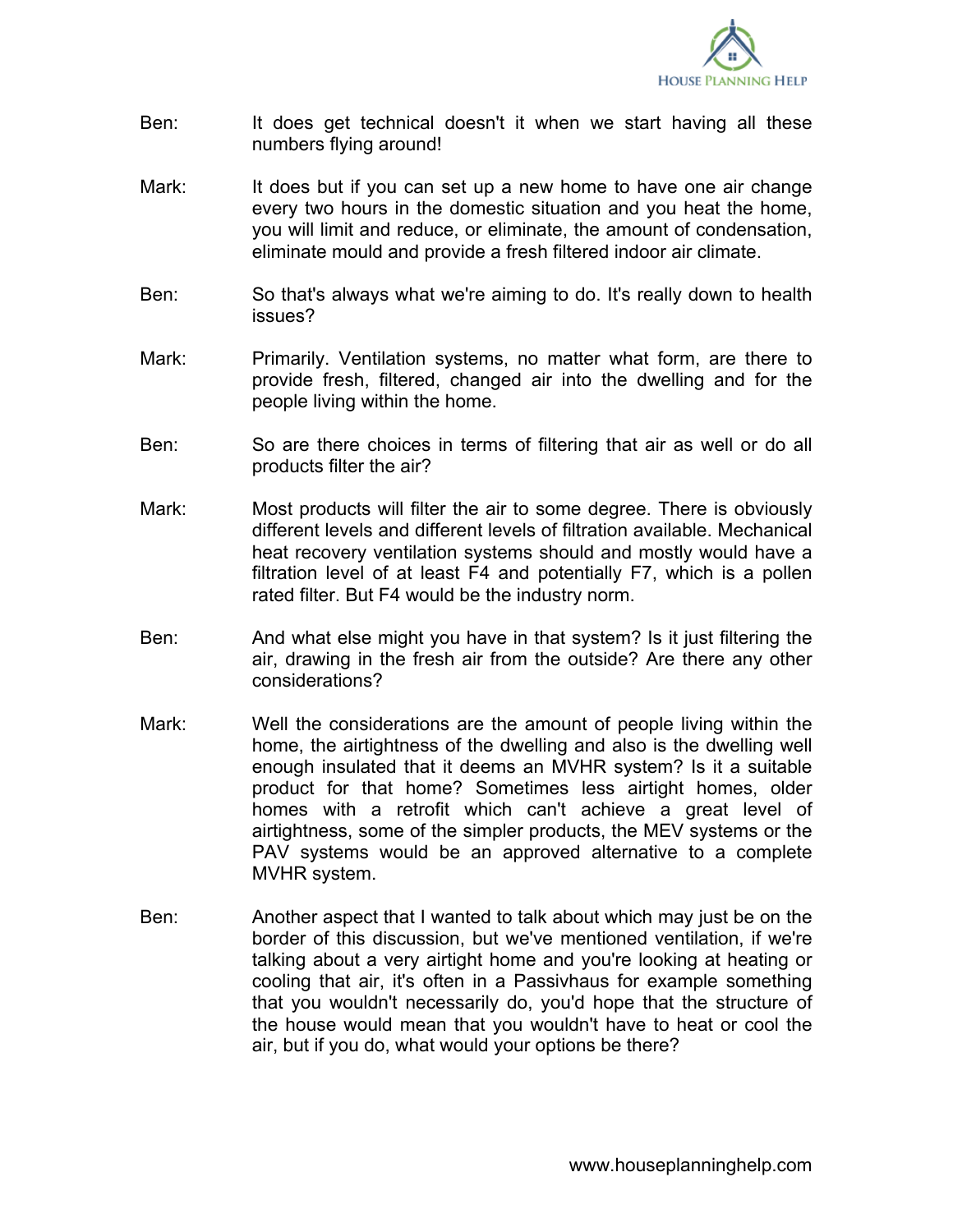

- Mark: It's a common mistake that ventilation systems with heat recovery, because of the last two words in its title, will provide a heating system for the home, and that's not the case. If you're building an approved, accredited Passivhaus using the ventilation system with heat recovery and a primary heat source you can then sustain the heat within that dwelling a lot easier than you could if it was just a traditional build. A traditional build even with a low air permeability rating and high levels of insulation will most definitely need a primary heating source for that house.
- Ben: So what is your main business then at Beam?
- Mark: At Beam we have been installing central vacuum systems into the Irish and British markets since 1977. We are a domestic company with a commercial and industrial side to our business. In the last 15 years we have moved into ventilation systems and we now combine the installation of both and while the two products are completely individual we feel that a central vacuum system and depending on the form of ventilation system, provide both clean air and clean home to the people and the occupants of the new dwelling or existing dwelling.
- Ben: So that's obviously a separate element to it, but what is a central vacuum system and does it link up at all with the ventilation? In some respect are you making use of what's already there or is it not that case at all?
- Mark: No, it's a completely standalone product. The central vacuum system is a ducted system with a vacuum unit, a power unit and the motor itself being located in the non-living area of the home, either the utility room or a garage or store. It removes all the dust pollutants from the home and provides no recycled dust into the dwelling. It's a proven fact that asthma and allergy sufferers see dramatic decreases in their symptoms if they have a central vacuum system installed. The two products are completely separate but the motto of clean air and clean home combine together to provide a better indoor climate for everybody, but especially those who suffer from any allergies or asthma sufferers.
- Ben: And how does it actually work? What are the components for the user?
- Mark: The vacuum system, as I said, the motor itself is located in the nonliving area of the home so all the noise and the dust is removed to that area. All that is provided through the house, the dwelling, is a hose - a lightweight hose which is inserted into a socket, not unlike